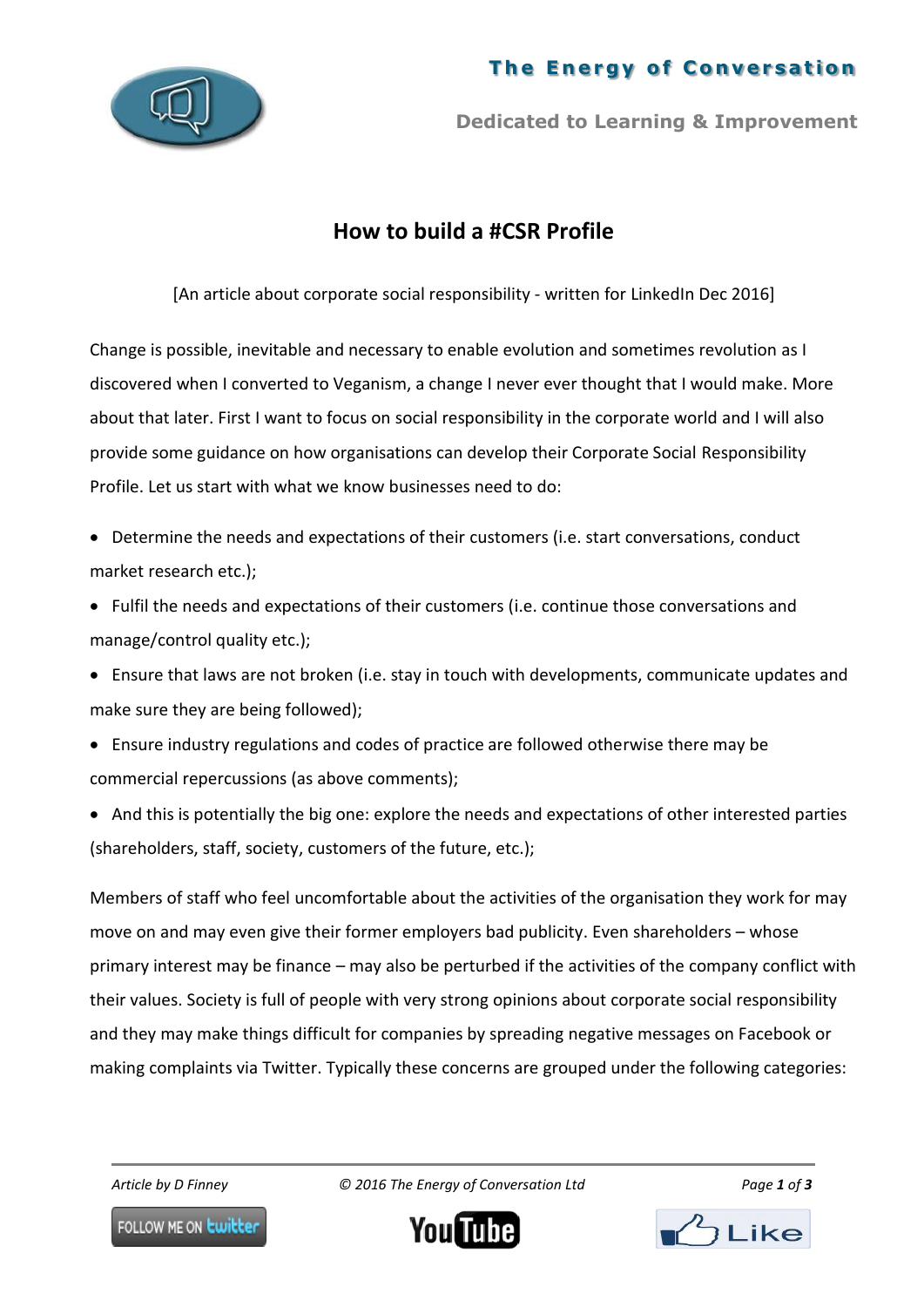Human rights (e.g. ensuring diversity, equality etc.)

Ethical trading (e.g. investment in controversial enterprises);

Child welfare (e.g. exploitation and abuse of young employees);

Environmental impacts (e.g. high carbon and methane emissions);

Animal rights (e.g. visits to circuses/zoos, inadvertent contribution to abusive farming);

ISO – the international organisation for standardisation – deals with social responsibility effectively through its ISO 26000 guidance standard and this is ably supported by the 'Context' clause in ISO 9001:2015 and ISO 14001:2015. When building a CSR Profile, organisations must take care they don't ignore intensive farming, the biggest 'elephant in the room'.

After 40+ years of eating meat I went vegetarian and then – eleven years later at the age of 53 – I went Vegan. For the first time in my life I had faced the truth about the exploitation and abuse going on in many intensive farms which statistically makes up the majority of UK (and global) farming. Talk to most vegetarians and vegans and they will probably cite this as their main reason for changing their diet. Some will also point to the growing set of statistics that prove that high and destructive methane emissions are primarily driven by intensive farming which has become a significant force in climate change (e.g. Chatham House Report, Farming Advice Service, International Arctic Research Centre at University of Alaska Fairbanks etc. etc.).

I have a dog who I absolutely adore. Like many dog lovers I would say I am an 'animal lover', but how could I support an industry that treated one animal so much worse than another? In human terms we would call this racism. So what did I learn? That cows typically have their young taken away from them within hours of giving birth and many have testified to the evident fear of the calf and the endless grieving of the mother. These gentle, protective creatures are often treated like worthless objects due to high consumer demand. Statistically it is well documented that the majority of farm animals will not see the light of day in their lifetimes as they are kept in confinement and will suffer a slow and agonising death. The farmers will blame the supermarkets for putting them under pressure who in turn will blame it on consumer demand; this is why only the consumer can put a stop to this.

So now my lifestyle and behaviour has significantly changed and I am expressing views I never had years ago. I am a new member of a highly growing 'interested party' and significant movement which

*Article by D Finney © 2016 The Energy of Conversation Ltd Page 2 of 3*

FOLLOW ME ON **Lwitter**